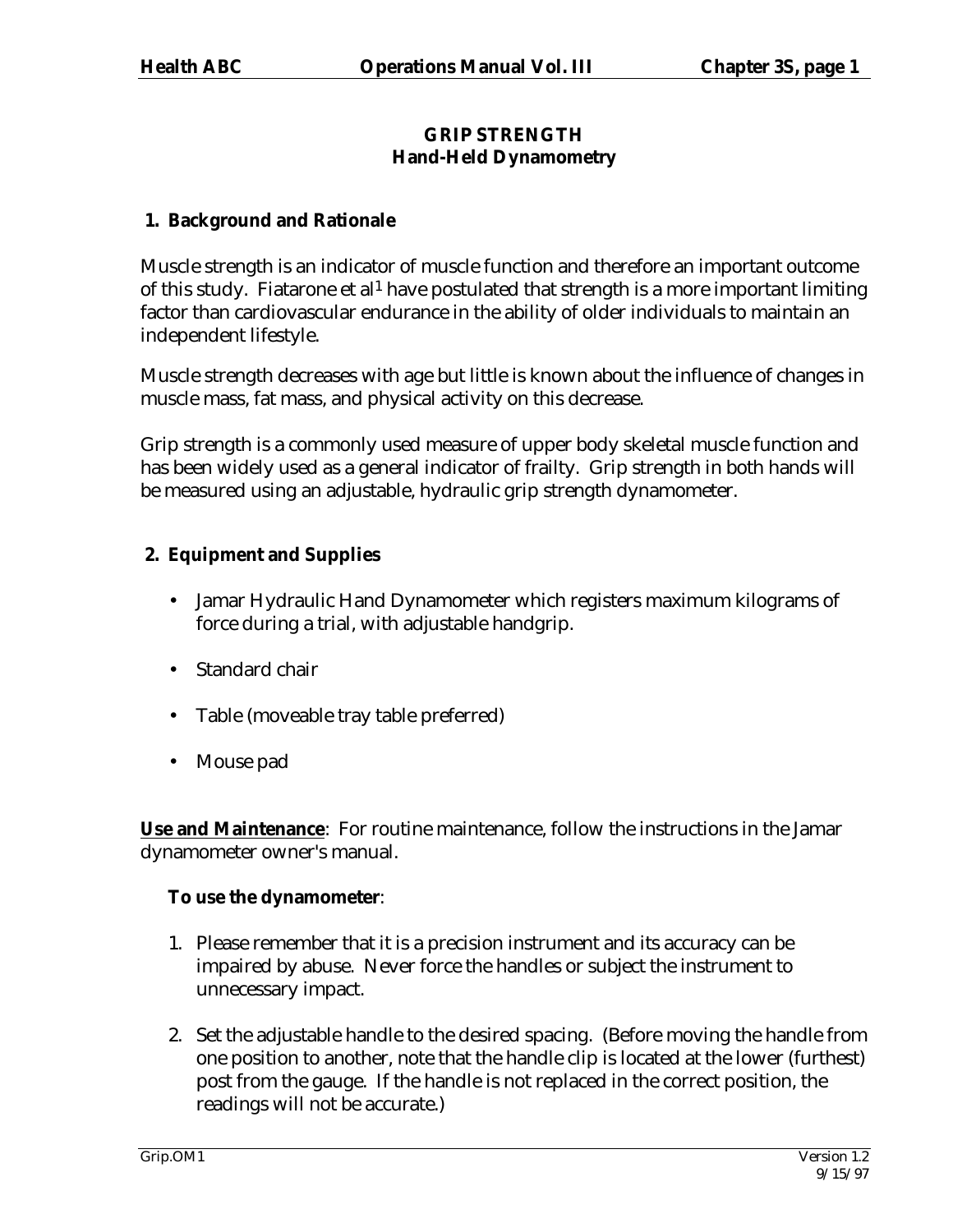- 3. Rotate the red peak-hold needle counter-clockwise to 0. Always look straight ahead at the dial when reading.
- 4. After the participant has used the instrument, reset the peak-hold needle to zero before attempting a new reading.

**Service Tips**: To make sure the instrument is reading accurately, it's a good idea to make a few checks each month, as listed below. If you detect a problem, report this to the quality control (QC) officer.

**Posts:** Remove the adjustable handle and check that each post moves up and down freely (through a very small distance, about 1/8") within the plastic aperture (the guide) even when you exert pressure on the side of the post. About once a year, place a small amount of grease on the two guides. If excessive friction exists between the post and guide, return the dynamometer to the QC officer.

**Hydraulics**: To check the hydraulic mechanism, first remove the adjustable handle. While watching the top post, push down on the bottom post. Normally, both posts should move about 1/8", with top and bottom posts moving in opposite directions. Movement less than 1/16" indicates a probable leak in the hydraulic system, which requires service. Return the dynamometer to the QC officer.

**Handle**: Grasp the instrument normally and look carefully at the way the forks of the adjustable handle are supported on the posts. Each fork should touch the post at approximately its mid-point. If this is not the case, return the instrument to your supervisor.

**Peak-Hold Needle**: Check for excessive friction in the peak-hold assembly by turning the peak-hold knob counter-clockwise. If the peak-hold needle causes the gauge needle to move, return the gauge for service.

If the peak hold needle is knocked off its support pin, it can readily be repositioned. Unscrew the crystal and turn it upside down. Locate the brass pin in the center of the crystal (the pin is part of the chrome knob on the outside of the crystal). Locate the slot on the brass pin and place the peak-hold needle into this slot.

# **Calibration check**:

Every week: Check the calibration of the grip strength dynamometer by hanging 5 kg and 20 kg (or 10 and 50 lb) weights across the handle using two velcro straps, one strap on each side of the dynamometer handle, or one wide strap that covers the whole handle. Lift the weights slowly from the floor while they are strapped to the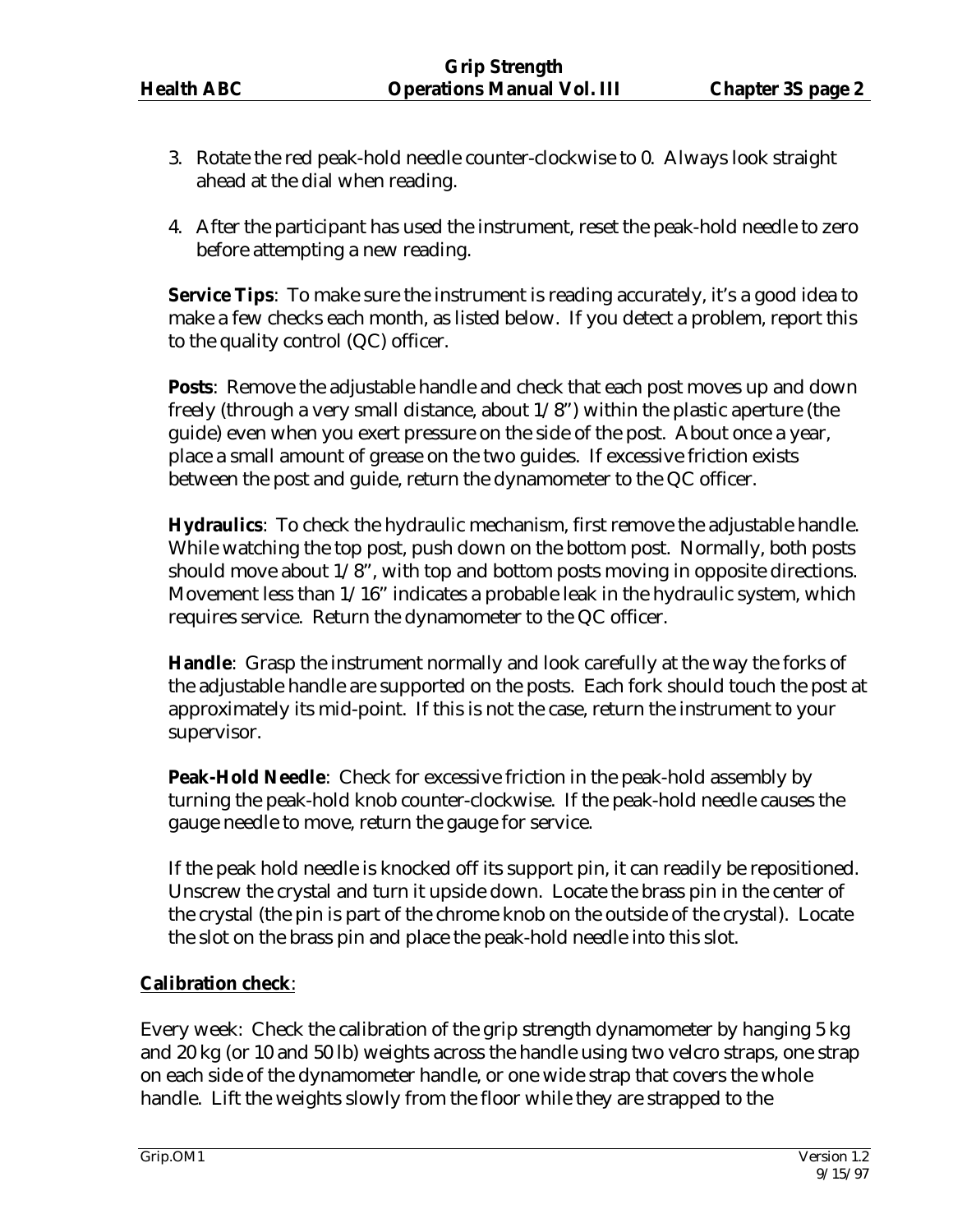dynamometer handle and record the maximum kilograms registered. The lifting motion should be very slow and smooth, and the weight should remain evenly distributed between the two sides of the handle. Repeat the procedure three times and record each result.

Average the three calibration trials. The dynamometer should be accurate within  $\pm$  2 kgs for the average of the three calibration trials. If the calibration check is not within these limits, notify the QC officer. It may be necessary to send the dynamometer to the manufacturer for repair and recalibration. DO NOT attempt to recalibrate the dynamometer yourself. Calibration problems can be caused by dropping the dynamometer or by leaks in the hydraulic system.

Recalibration Directions for QC Officer: To get the dynamometer recalibrated, call 1- 800-323-5547 (Sammons-Preston). They give out an authorization number which you then put on the outside of the box in which you've packaged the dynamometer. Do not send in the dynamometer without the authorization number. Send the box to Sammons Preston, Attn: Tech. Services; 2010 East High Street; Jackson, MI 49203. They will return the dynamometer within 5 to 7 days. The cost is \$56.00.

## **3. Safety Issues and Exclusions**

This test should not be performed in the affected hand if the participant:

- has a current flare-up of pain in their wrist or hand; for example arthritis or tendonitis.
- has undergone fusion, arthroplasty, tendon repair, synovectomy, or other related surgery of the upper extremity in the past 3 months.

If only one side is affected, test the unaffected side.

# **4. Participant and Exam Room Preparation**

The participant should be seated at a standard height table or on a seat with a moveable tray table attached.

### **5. Detailed Measurement Procedures**

### **5.1 General Issues/Description**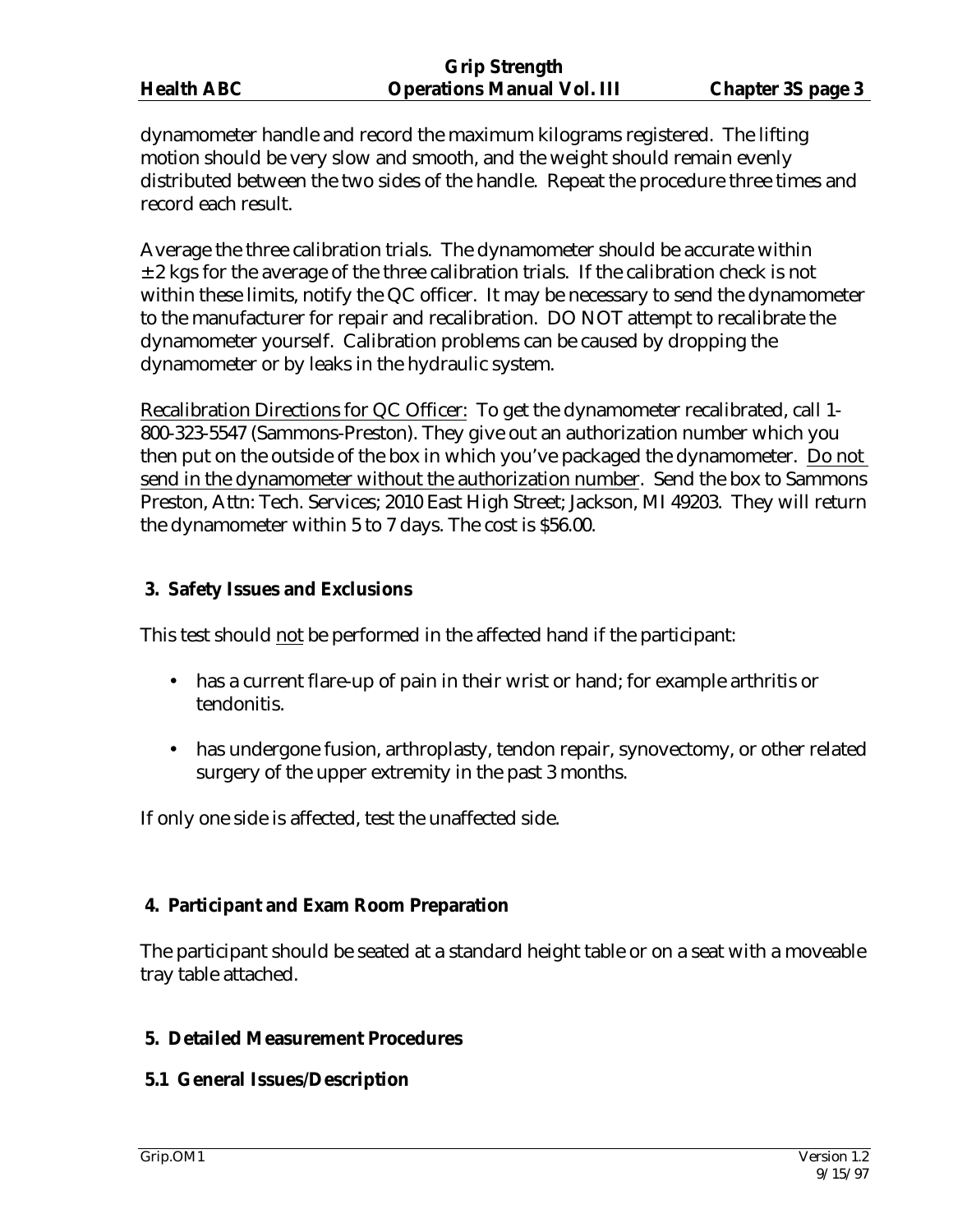Grip strength will be measured in two trials of each hand (unless there are extenuating circumstances - see above) using a hydraulic, isometric dynamometer.

## **5.2 Administration**

1) Determine if the participant has an acute or recent flare of arthritis in the hand, or surgery on the hand or wrist in the past 3 months (12) weeks.

Script: "Has any pain or arthritis in your hands gotten worse recently? Have you had any surgery on your hands or wrists in the past three months (12 weeks)?"

Record answer on form.

If they have had a current flare-up of arthritis or have had surgery on the hands or wrists (fusion, arthroplasty, tendon repair, synovectomy, or other related surgery) in the past 12 weeks, then do not test grip strength on the affected side. If both sides are affected or the participant refuses the procedure because of concerns about pain or injury, do not test grip strength.

2) Demonstration and practice

The examination is done with the participant in the sitting position with the arm to be tested resting on the table and the elbow held at approximately a right angle. The dynamometer is held in the hand to be tested and is resting on a mousepad.

Script: "I'd like you to take your right/left, arm, rest it on the table, and bend your elbow. Grip the two bars in your hand, like this. You need to slowly squeeze the bars as hard as you can."

Demonstrate the correct grip and arm position. As you demonstrate, instruct the participant to squeeze the hand maximally.

Adjust the grip size so that the participant holds the dynamometer comfortably (this will almost always be the second setting). Allow one submaximal practice trial to determine if the procedure is understood by the participant and the grip size properly adjusted. If the participant's finger nails are digging into their palm the dynamometer needs to be adjusted to a larger grip size.

Script: "Now try it once just to get the feel of it. For this practice, just squeeze gently. It won't feel like the bars are moving, but your strength will be recorded. Are the bars the right distance apart for a comfortable grip?"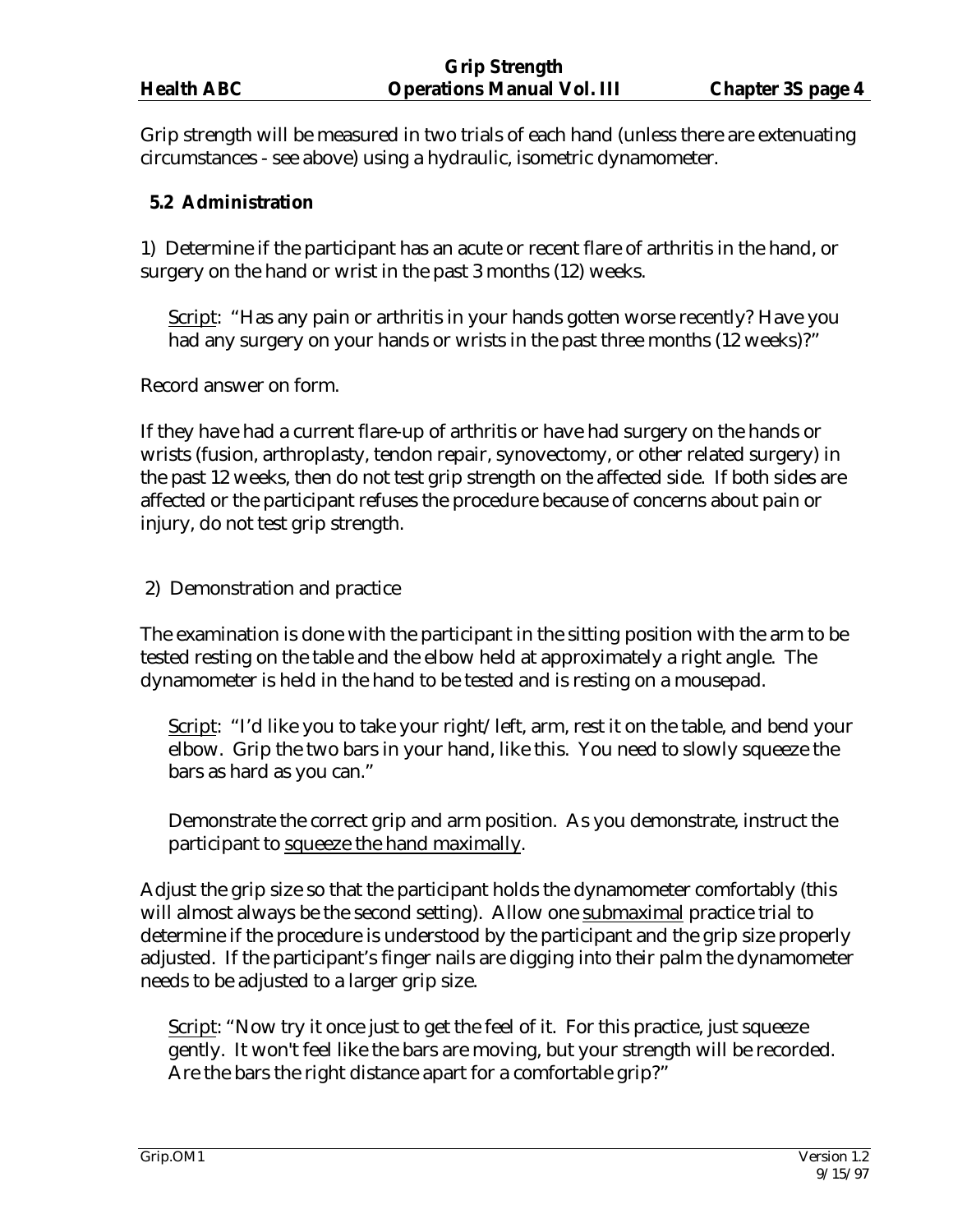Show dial to participant. Adjust the handgrip again, if necessary.

3) Test grip.

Script: "We'll do this two times. This time it counts, so when I say squeeze, squeeze as hard as you can. Ready. Squeeze! Squeeze! Squeeze! Good, relax."

Have the participant perform the test, starting with the right hand. Set the dynamometer to zero prior to each attempt:

Record the kilograms pulled from the dial to the nearest 2 kilograms. Reset the dial to "0" after each trial.

Perform two trials with at least 15 to 20 sec rest in between.

Script: "Now, one more time. Squeeze as hard as you can. Ready. Squeeze! Squeeze! Squeeze! Good, relax"

4) Repeat the procedure on the left side, unless contra-indicated.

#### **6. Procedures for Performing the Measurement at Home**

No modifications required.

#### **7. Alert Values/Follow-up/Reporting to Participants**

When the test is completed tell the participant how many kilograms were read on the dial and that they did just fine.

Record maximum kilograms for each side on participant's results form.

### **8. Quality Assurance**

### **8.1 Training Requirements**

The technician requires no special qualifications for performing this assessment. The training should include:

• Read and study manual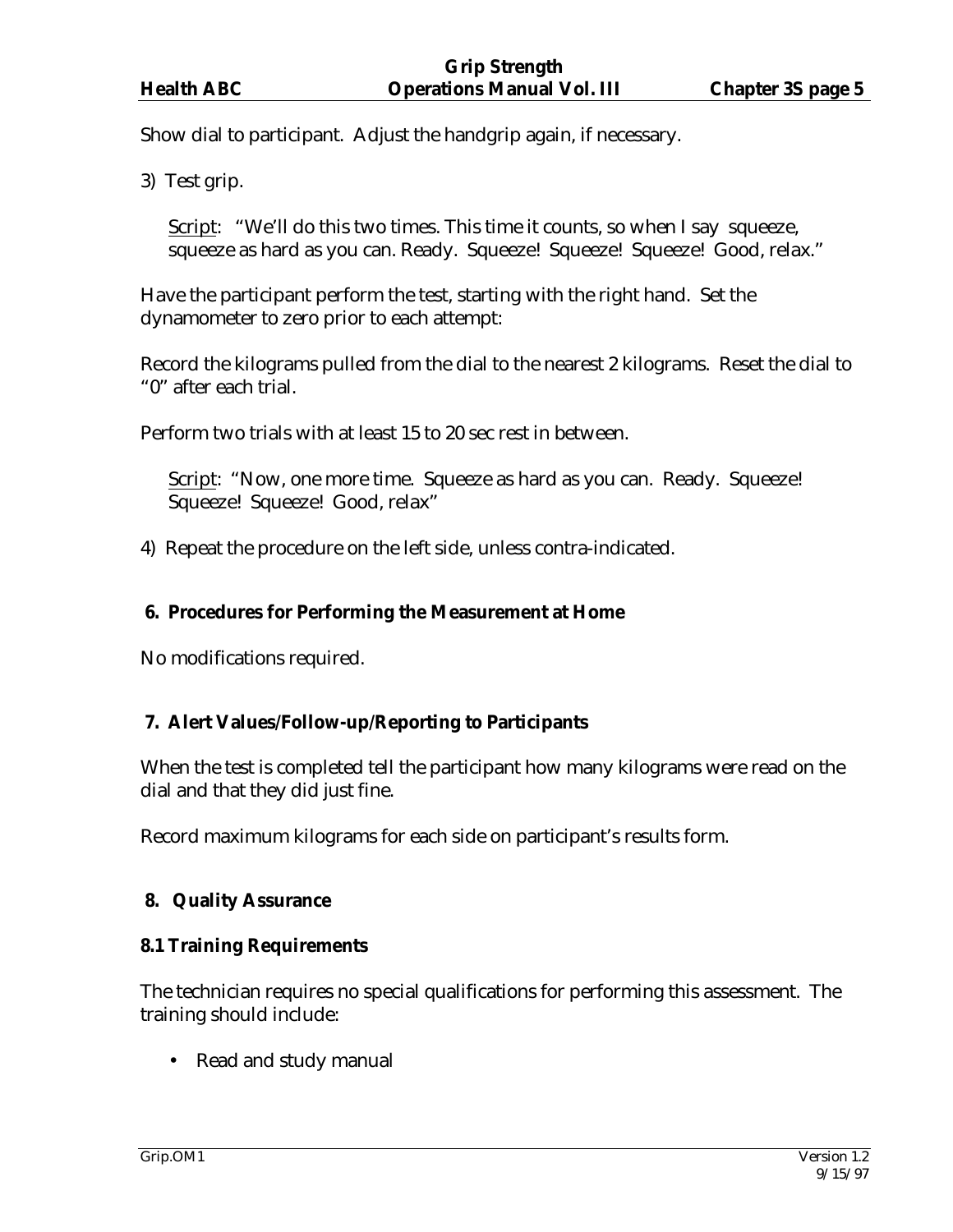- Attend Health ABC training session on techniques (or observe administration by experienced examiner)
- Practice on other staff or volunteers
- Discuss problems and questions with local expert or QC officer

### **8.2 Certification Requirements**

- Complete training requirements
- Demonstrate maintenance check of dynamometer
- Demonstrate the proper adjustment of dynamometer handles
- Demonstrate the calibration check procedures
- Recite exclusions
- Conduct exam on 2 volunteers:
	- According to protocol, as demonstrated by completed QC checklist
	- $\pm$  2 kgs on repeat assessment of volunteer

## **8.3 Quality Assurance Checklist**

- $\Box$  Participant is asked about pain, arthritis, and recent surgery on hands
- $\square$  Correct instructions given while demonstrating procedure
- $\Box$  Recording dial reset to zero after sub maximal practice
- $\square$  Sub maximal practice; grip adjusted if necessary
- $\Box$  Forearm resting on table, elbow bent to approximate right angle
- $\square$  Standard encouragement (motivation and feedback) offered to participant
- $\Box$  Recording dial (peak hold needle) reset to zero after first trial
- $\square$  Measurement taken twice on each side (unless contra-indicated)
- $\Box$  Key points from script delivered clearly
- $\Box$  Reviews form for completeness
- $\Box$  Correctly completes form
- $\Box$  Log indicates calibration check up to date

### **9. References**

 1. Fiatarone MA, Marks EC, Ryan ND, Meredith CN, Lipsitz LA, Evans WJ.: The etiology and reversibility of muscle dysfunction in the aged. JAMA 1990;263:3029- 3034.